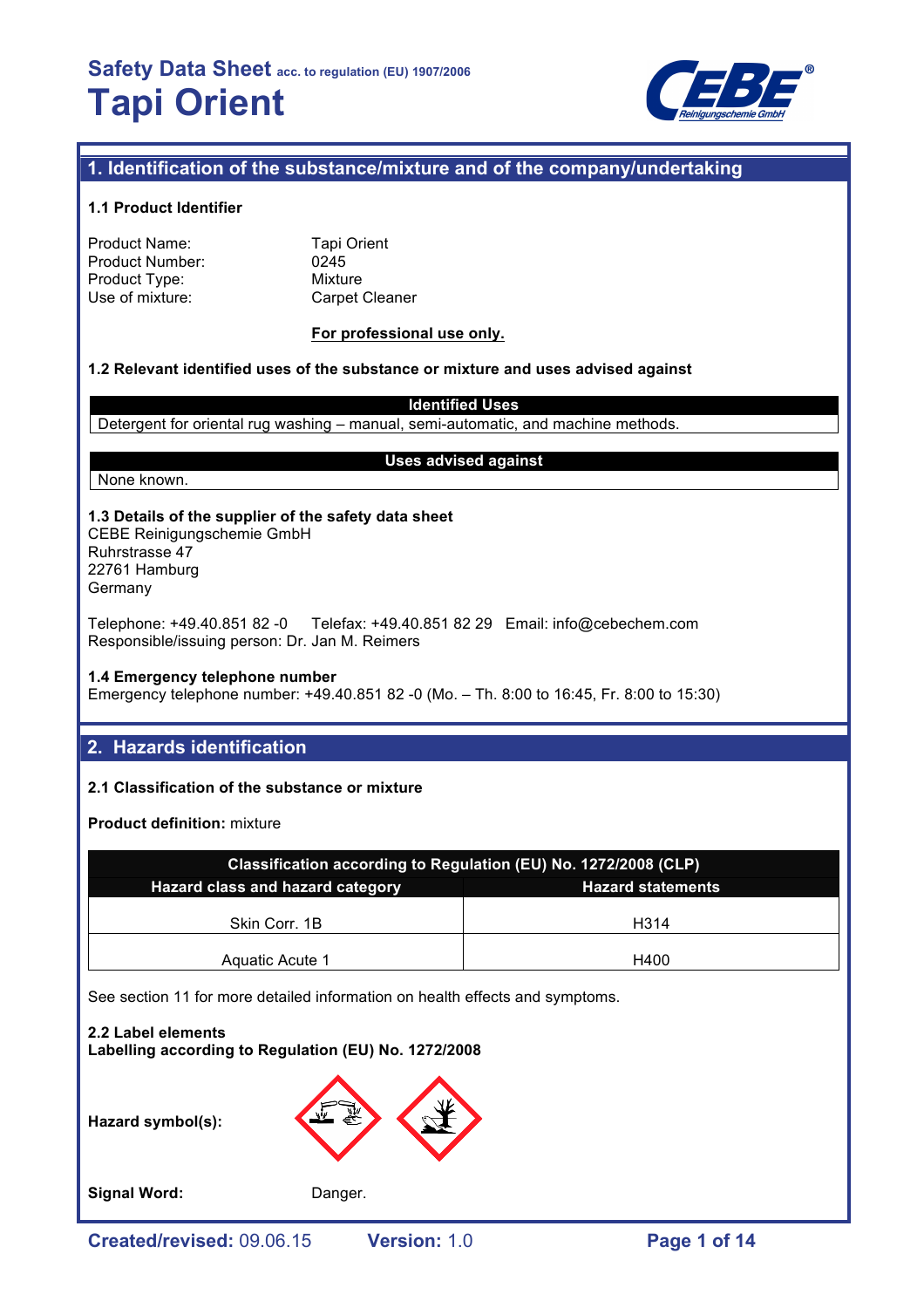

| <b>Hazard Statements:</b>        | H <sub>3</sub> 14<br>H400<br>EUH031                              | Causes severe skin burns and eye damage.<br>Very toxic to aquatic life.<br>Contact with acids liberates toxic gas.                                                                           |
|----------------------------------|------------------------------------------------------------------|----------------------------------------------------------------------------------------------------------------------------------------------------------------------------------------------|
| <b>Precautionary Statements:</b> |                                                                  |                                                                                                                                                                                              |
| <b>Prevention:</b>               | P <sub>260</sub><br>P <sub>264</sub><br>P <sub>273</sub><br>P280 | Do not breathe vapours/spray.<br>Wash hands thoroughly after handling.<br>Avoid release to the environment.<br>Wear protective gloves/protective clothing/eye<br>protection/face protection. |
| <b>Reaction:</b>                 | P303+P361+P353                                                   | IF ON SKIN (or hair): Remove/Take off immediately<br>all contaminated clothing. Rinse skin with<br>water/shower.                                                                             |
|                                  | P305+P351+P338                                                   | IF IN EYES: Rinse cautiously with water for several<br>minutes. Remove contact lenses, if present and<br>easy to do. Continue rinsing.                                                       |
|                                  | P301+P330+P331                                                   | IF SWALLOWED: rinse mouth. Do NOT induce<br>Vomiting.                                                                                                                                        |
|                                  | P310                                                             | Immediately call a POISON CENTER or<br>doctor/physician.                                                                                                                                     |
|                                  | P304+P340                                                        | IF INHALED: Remove victim to fresh air and keep at<br>rest in a position comfortable for breathing.                                                                                          |
| Storage:                         | P405                                                             | Store locked up.                                                                                                                                                                             |
| Disposal:                        | P <sub>501</sub>                                                 | Dispose of contents/container to a specialized<br>establishment.                                                                                                                             |

**Additional labelling elements:** None.

# **2.3 Other hazards**

**Other hazards that do not lead to a classification:** Not applicable.

# **3. Composition/information on ingredients**

### **3.2 Mixtures**

| <b>Hazardous</b><br><b>Components</b>  | <b>Identifiers</b>                                           | $Wt.-%$    | <b>Classifcation</b><br>(EU) 1272/2008                                       |
|----------------------------------------|--------------------------------------------------------------|------------|------------------------------------------------------------------------------|
| Isotridecanol,<br>ethoxylated (6-9 EO) | CAS: 9043-30-5                                               | $1 - 5%$   | Acute Tox, 4<br>H <sub>302</sub><br>Eye Dam. 1, H318                         |
| Sodium<br>cumenesulfonate              | REACH#: 01-2119489411-37<br>EG: 248-983-7<br>CAS: 28348-53-0 | $1 - 5\%$  | Eye Irrit. 2, H319                                                           |
| Sodium hypochlorite<br>solution        | REACH: 01-2119488154-34<br>CAS: 7681-52-9<br>$EG: 231-668-3$ | $5 - 10\%$ | Met. Corr. 1, H290<br>Skin Corr. 1B, H314<br>Aquatic Acute 1, H400<br>EUH031 |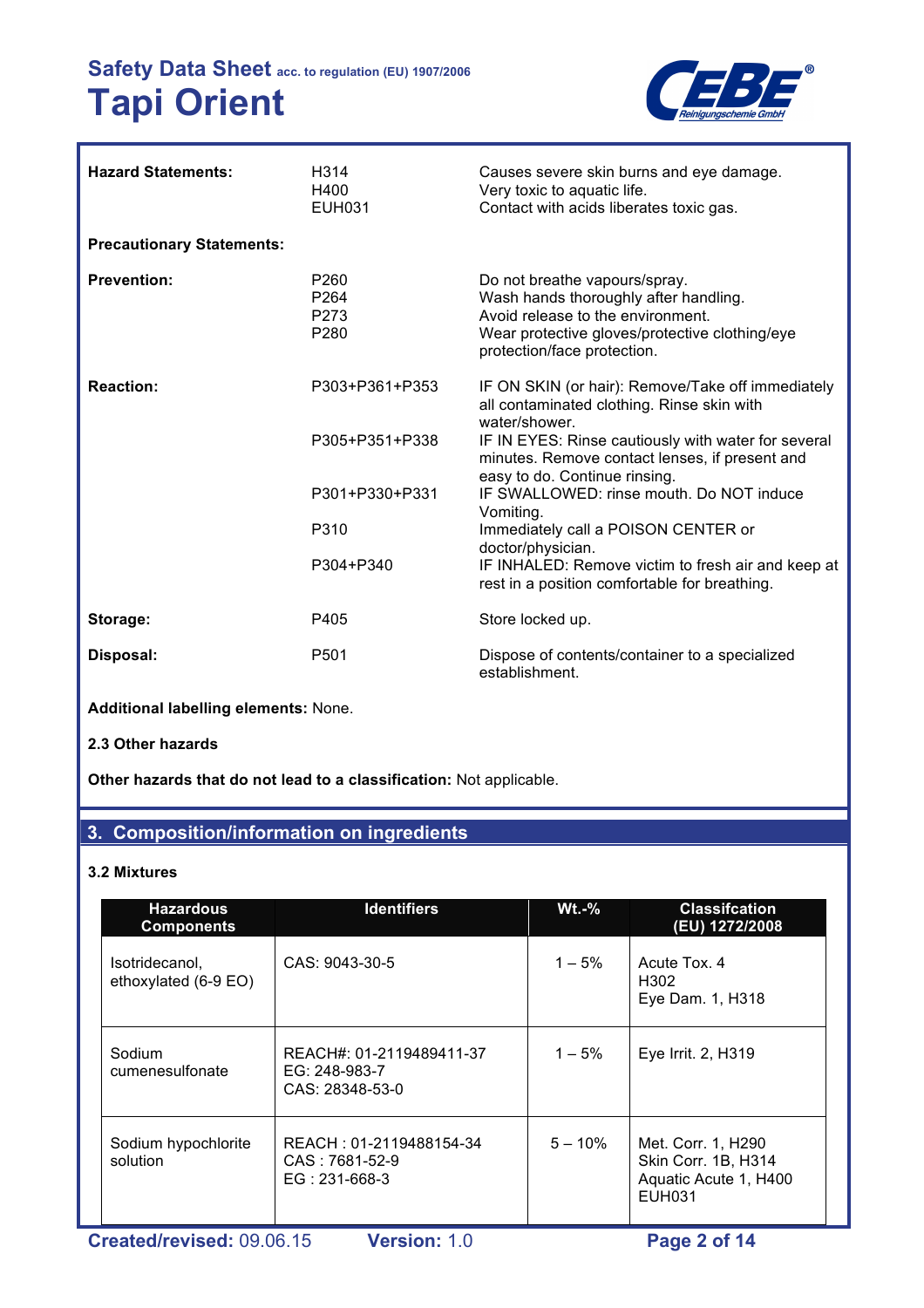

| Potassium hydroxide                                                      | REACH#: 01-2119487136-33<br>EG: 215-181-3<br>CAS: 1310-58-3 | $1 - 5\%$ | Met. Corr. 1, H290<br>Skin Corr. 1A, H314<br>Eye Dam. 1, H318<br>Acute Tox. 4, H302 |  |  |  |
|--------------------------------------------------------------------------|-------------------------------------------------------------|-----------|-------------------------------------------------------------------------------------|--|--|--|
| See section 16 for the full wording of the above mentioned H-statements. |                                                             |           |                                                                                     |  |  |  |

At the time of creation of this data sheet no further ingredients were classified as hazardous to health or environment or were contained in concentrations that did not mandate their mention in this section.

# **4. First aid measures**

## **4.1 Description of first aid measures**

**Eye contact:** Immediately flush eyes with plenty of water, occasionally lifting the upper and lower eyelids. Check for and remove any contact lenses. Continue to rinse for at least 10 minutes. Get medical attention if adverse health effects persist or are severe.

**Inhalation:** Get medical attention immediately. Remove victim to fresh air and keep at rest in a position comfortable for breathing. If it is suspected that fumes are still present, the rescuer must wear an appropriate mask or self-contained breathing apparatus. In the absence of or irregular breathing, or respiratory arrest occurs artificial respiration by trained personnel or provide oxygen. For the first person providing aid it can be dangerous to give mouth-to-mouth resuscitation. If unconscious place in recovery position and seek immediate medical attention. Maintain an open airway. Loosen tight clothing (eg. a collar, tie, belt, or waistband). In case of inhalation of combustion products, symptoms may be delayed.

**Skin contact:** Get medical attention immediately. Flush contaminated skin with plenty of water. Remove contaminated clothing and shoes. Wash contaminated clothing thoroughly with water before you take them off or wear gloves. Continue to rinse for at least 10 minutes. Chemical burns must be treated promptly by a physician. Wash clothing before reuse. Clean shoes thoroughly before reuse.

**Ingestion:** Get medical attention immediately. Wash out mouth with water. Remove denture prosthesis if any. Remove victim to fresh air and keep at rest in a position comfortable for breathing. Do not induce vomiting unless directed to do so by medical personnel. Should vomiting occur, keep head low so that vomit does not enter the lungs. Chemical burns must be treated promptly by a physician. Never give anything to an unconscious person by mouth. If unconscious, place in recovery position and seek immediate medical attention. Maintain an open airway. Loosen tight clothing (eg. a collar, tie, belt or waistband).

**Protection of first-aiders:** No action shall be taken involving any personal risk or without suitable training. If it is suspected that fumes are still present, the rescuer must wear an appropriate mask or self-contained breathing apparatus. For the first person providing aid it can be dangerous to give mouth-to-mouth resuscitation. Wash contaminated clothing thoroughly with water before you take them off or wear gloves.

## **4.2 Most important symptoms and effects, both acute and delayed**

#### **Potential acute health effects**

**Eye contact:** Corrosive to eyes. Causes burns. **Inhalation:** No known significant effects or critical hazards. **Skin contact:** Corrosive to the skin. Causes burns. **Ingestion:** Harmful if swallowed. May cause burns to mouth, throat and stomach.

#### **Signs / symptoms of overexposure**

**Eye contact:** Adverse symptoms may include pain, tearing, redness. **Inhalation:** No specific data.

**Skin contact:** Adverse symptoms may include the following: pain or irritation, redness. Blistering may occur. **Ingestion:** Adverse symptoms may include: stomach pain.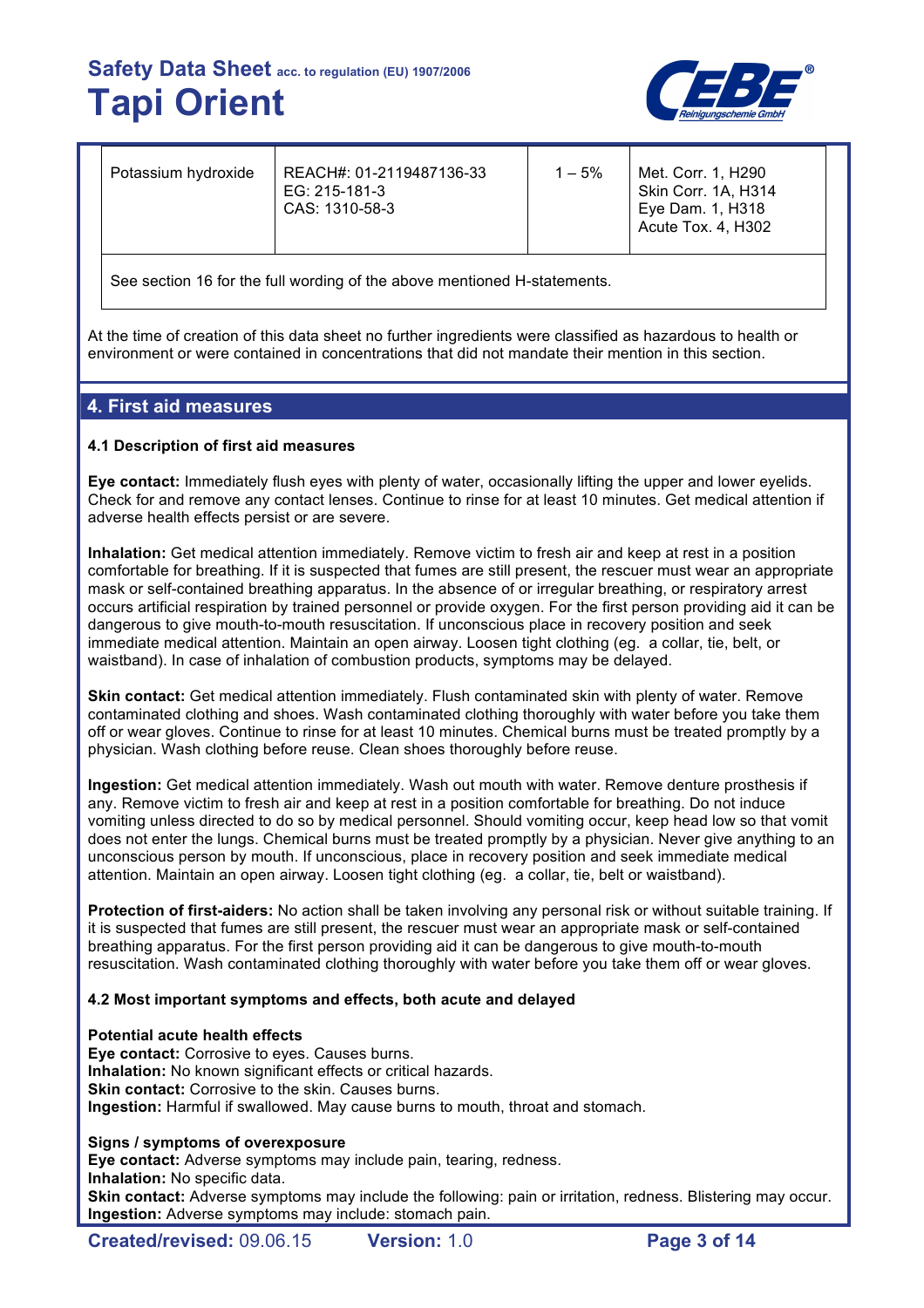

# **4.3 Indication of any immediate medical attention and special treatment needed**

**Indications for the physician:** Treat symptomatically. If larger amounts have been swallowed or inhaled consult specialist for poisoning.

**Special treatement:** No special treatment.

# **5. Fire fighting measures**

# **5.1 Extinguishing media**

**Suitable extinguishing media:** Use an extinguishing agent suitable for the surrounding fire.

**Unsuitable extinguishing media:** None known.

# **5.2 Special hazards arising from the substance or mixture**

**Hazards from the substance or mixture**: In a fire or if heated, a pressure increase will occur and the container may burst.

**Hazardous combustion products:** Decomposition products may include the following materials: carbon dioxide, carbon monoxide, potassium oxides.

# **5.3 Advice for firefighters**

**Special precautions for fire- fighters:** In case of fire the scene cordon immediately removing all persons from the danger area. No action shall be taken involving any personal risk or without suitable training. Move containers from fire area if safe to do so. Spray fire-exposed containers with water to cool.

**Special protective equipment for firefighters:** Fire fighters should wear proper protective equipment.

# **6. Accidental release measures**

## **6.1 Personal precautions, protective equipment and emergency procedures**

**For persons that are not emergency technicians:** No action shall be taken involving any personal risk or without suitable training. Evacuate surrounding areas. Keep unnecessary and unprotected personnel from entering. Do not touch or walk through spilled material. Avoid breathing vapor or mist. Ensure adequate ventilation. In case of insufficient ventilation wear suitable respiratory equipment. Put on appropriate personal protective equipment.

**For first aid personel in case of emergency:** If protective equipment/clothing is needed in case of accidental release, Section 8 should be consulted for appropriate and inappropriate materials. See section 8 for further information on hygiene measures.

# **6.2 Environmental precautions**

Avoid the proliferation and dispersal of spilled material and contact with soil, waterways, drains and sewers. Inform the relevant authorities if the product was caused by environmental pollution (sewers, waterways, soil or air).

## **6.3 Methods and materials for containment and cleaning up**

**Small spill:** Dilute with plenty of water. Absorb with an inert material and place in an appropriate waste disposal.

**Large spill:** avoid entry into sewers, water courses, basements, or confined areas.Collect spilt material using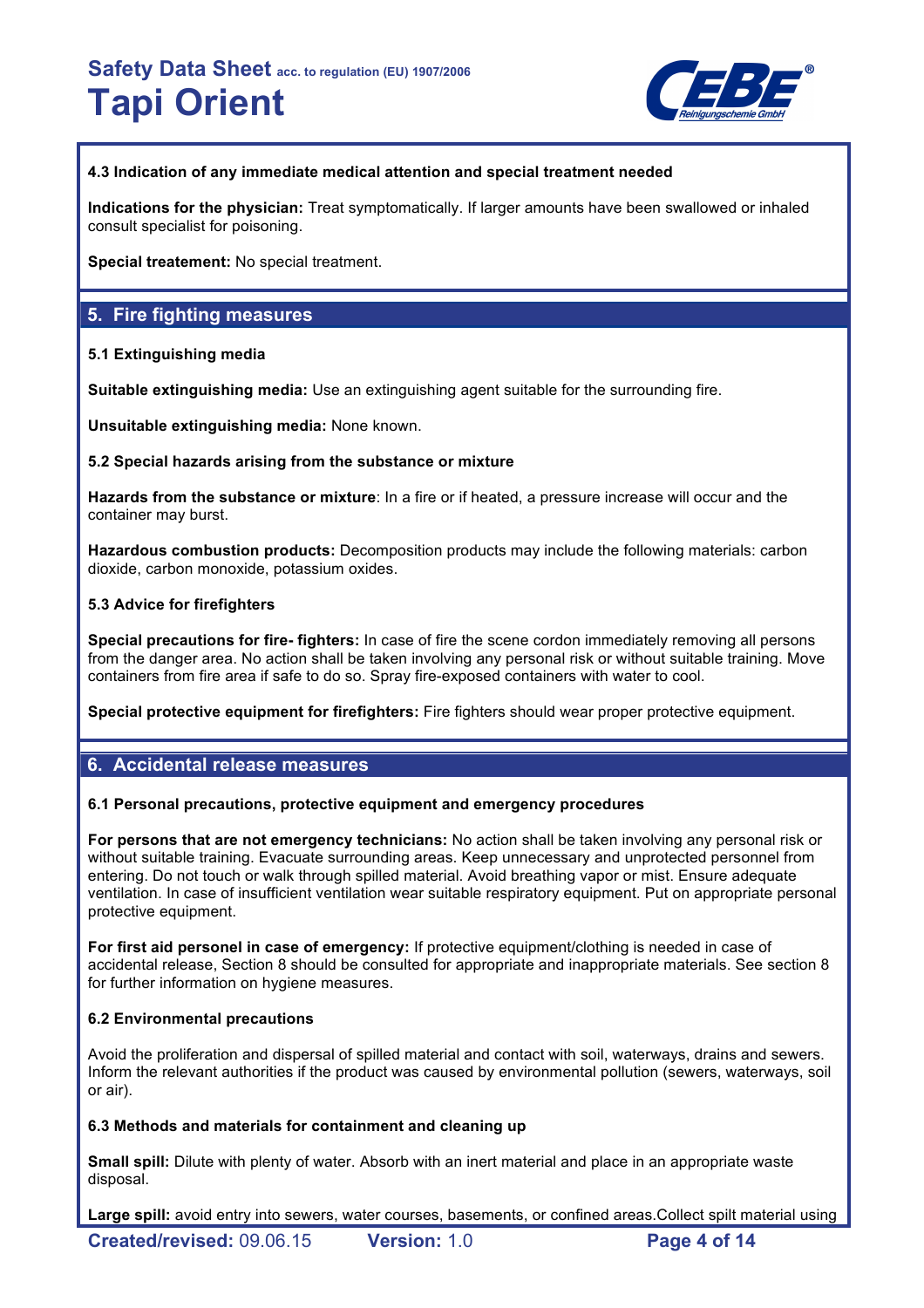

non-flammable absorption agent (eg. sand, earth, vermiculite or diatomaceous earth) and hand it in for disposal according to local regulations in an appropriate container (see section 13).

## **6.4 Reference to other sections**

See Section 1 for emergency contact information. See Section 8 for information on appropriate personal protective equipment. See Section 13 for additional waste treatment information.

# **7. Handling and storage**

The information in this section contains generic advice and guidance. The list of Identified Uses in Section 1 should be consulted for any exposure scenario or when exposure scenarios on the available applicationspecific information.

# **7.1 Precautions for safe handling**

**Protective measures:** Put on appropriate personal protective equipment (see Section 8). Do not get in eyes or on skin or on clothing. Do not breathe vapor or mist. Do not ingest. If the material is a risk for the respiratory system in normal use, use only with adequate ventilation or wear appropriate respirator. Keep in the original container or an approved alternative container, which was made from a compatible material. Keep the container tightly closed when not in use. Keep away from acids. Empty containers retain product residue and can be dangerous. Do not reuse container.

**Advice on general occupational hygiene:** Eating, drinking and smoking should be prohibited in areas where this material is handled, stored and processed. After use or contact with the substance immediately wash hands and face especially before eating, drinking and smoking. Remove contaminated clothing and protective equipment before entering eating areas. See Section 8 for additional information on hygiene measures.

## **7.2 Conditions for safe storage, including any incompatibilities**

Store between the following temperatures: 0 to 40°C (32 to 104°F). Store in accordance with local regulations. Keep only in original container. Protect from direct sunlight. Store in a dry, cool and wellventilated area, away from incompatible materials (see section 10) and do not store with food and drink. Hold container tightly closed and sealed until ready to use. Containers that have been opened must be carefully resealed and kept upright to prevent leakage. Do not store in unlabelled containers. Use appropriate container to avoid environmental contamination.

# **7.3 Specific end use(s)**

**Recommendations:** No information available.

# **8. Exposure controls/personal protection**

The information in this section contains generic advice and guidance. The list of Identified Uses in Section 1 should be consulted for any exposure scenario or when exposure scenarios on the available applicationspecific information.

## **8.1 Control parameters**

## **Occupational exposure limit values**

| <b>Name of substance</b>     |                                                               | <b>Exposure limit value</b> |
|------------------------------|---------------------------------------------------------------|-----------------------------|
| Sodium hypochlorite solution | <b>TRWEL</b><br>1,5 mg/m <sup>3</sup> , 0,5 ml/m <sup>3</sup> |                             |
| Created/revised: 09.06.15    | <b>Version: 1.0</b>                                           | Page 5 of 14                |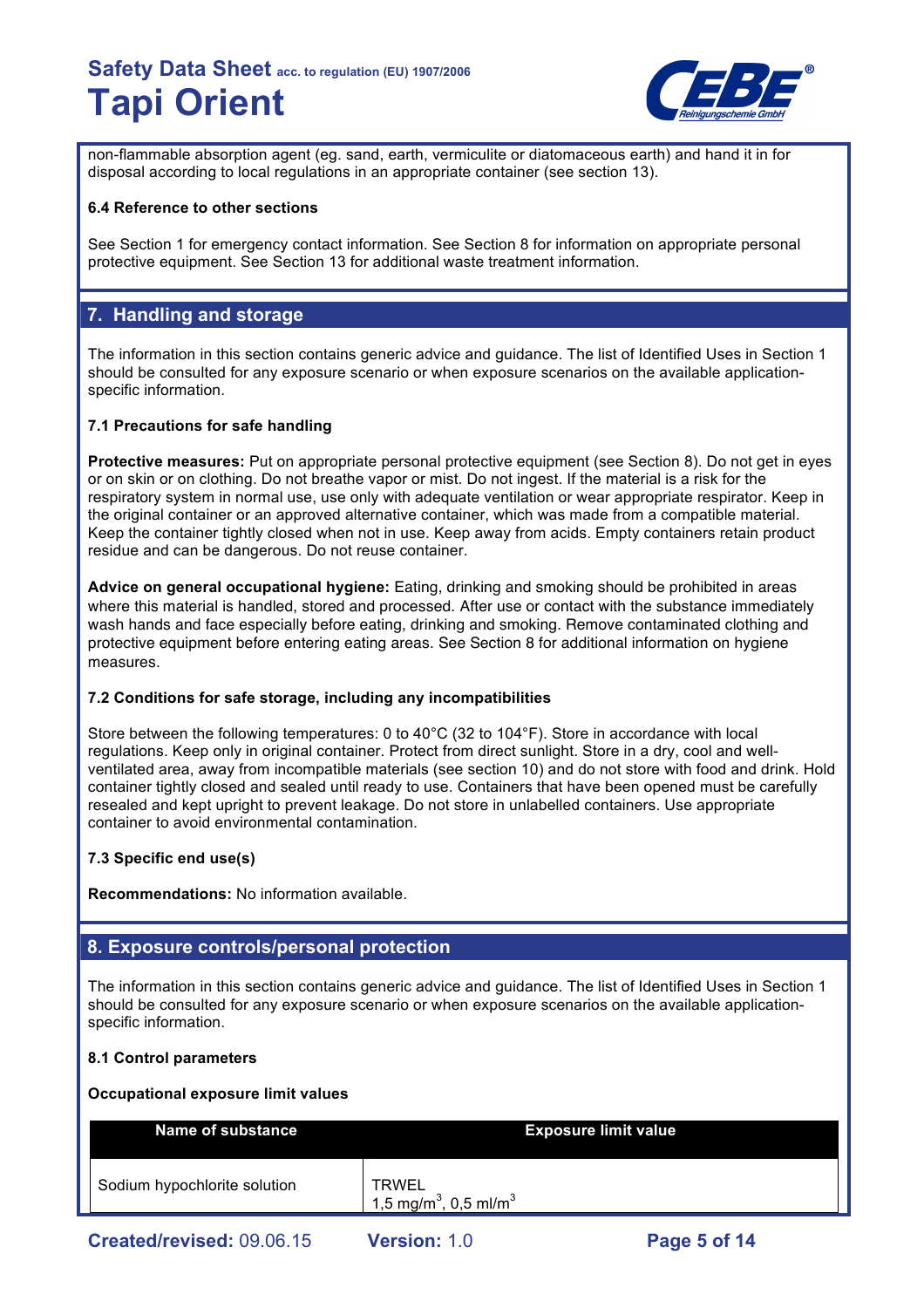

1(I);DFG, EU, Y

IOELV, Short-term value: 1,5 mg/m<sup>3</sup>, 0,5 ml/<sup>3</sup>

### **Recommended monitoring procedures**

If this product contains ingredients with exposure limits, monitoring procedures are personal, (related to workplace) or biological monitoring may be required to determine the effectiveness of the ventilation or other control measures and / or the necessity to use respiratory protective equipment. Reference should be made to European Standard EN 689 for methods for the assessment of exposure by inhalation to chemical agents and national guidance documents for methods for the determination of hazardous substances.

#### **Derived effect levels**

Derived No Effect Level - DNEL values:

Sodium cumenesulfonate:

Workers: Chronic effects - Skin contact: 7.6 mg / kg bw / day Workers: Chronic effects - Inhalation: 53.6 mg /  $m^3$ Consumers: Chronic effects - Skin contact: 3.8 mg / kg bw / day Consumers: Chronic effects - Inhalation: 13.2 mg / m<sup>3</sup>

Sodium hypochlorite:

Long-term inhalation / local 1.55mg /  $m<sup>3</sup>$  professionally Long-term inhalation / systemic 1.55 mg  $/$  m $^3$  professionally Short-term inhalation / local 3.1mg / m<sup>3</sup> professionally Short-term inhalation / systemically 3.1 mg /  $m^3$  professionally

Long-term inhalation / locally 1.55 mg /  $m^3$  general Long-term inhalation / systemic 1.55 mg /  $\overline{m}^3$  general Short-term inhalation / locally 3.1 mg /  $\text{m}^3$  general Short-term inhalation / systemically 3.1 mg /  $m<sup>3</sup>$  general Long-term oral / systemic 0.26 mg / kg bw / day in general

## **Predicted effect concentrations**

Predicted No Effect Concentration - PNEC:

Sodium cumenesulfonate: 100 mg / l (STP) 0.23 mg / l (Freshwater)

Sodium hypochlorite: Freshwater: 0.00021 mg / l Marine: 0.000042 mg / l

Sulfuric acid mono-C12-14-alkyl esters, sodium salts: Fresh water: 0.102 mg / l Sea water: 0.036 mg / l Periodic release 0.01 mg / l Fresh water sediment: 3.58 mg / kg dwt Sea sediment: 0.358 mg / kg dwt Ground: 0.654 mg / kg bw / day Sewage treatment plant (STP) 1,084 mg / l

## **8.2 Limitation and monitoring of exposure**

**Appropriate etechnical controls:** No special ventilation requirements. Good general ventilation should be sufficient to control worker exposure to airborne contaminants. If this product contains ingredients with exposure limits, use process enclosures, local exhaust ventilation or other engineering controls to keep worker exposure below any recommended or statutory limits.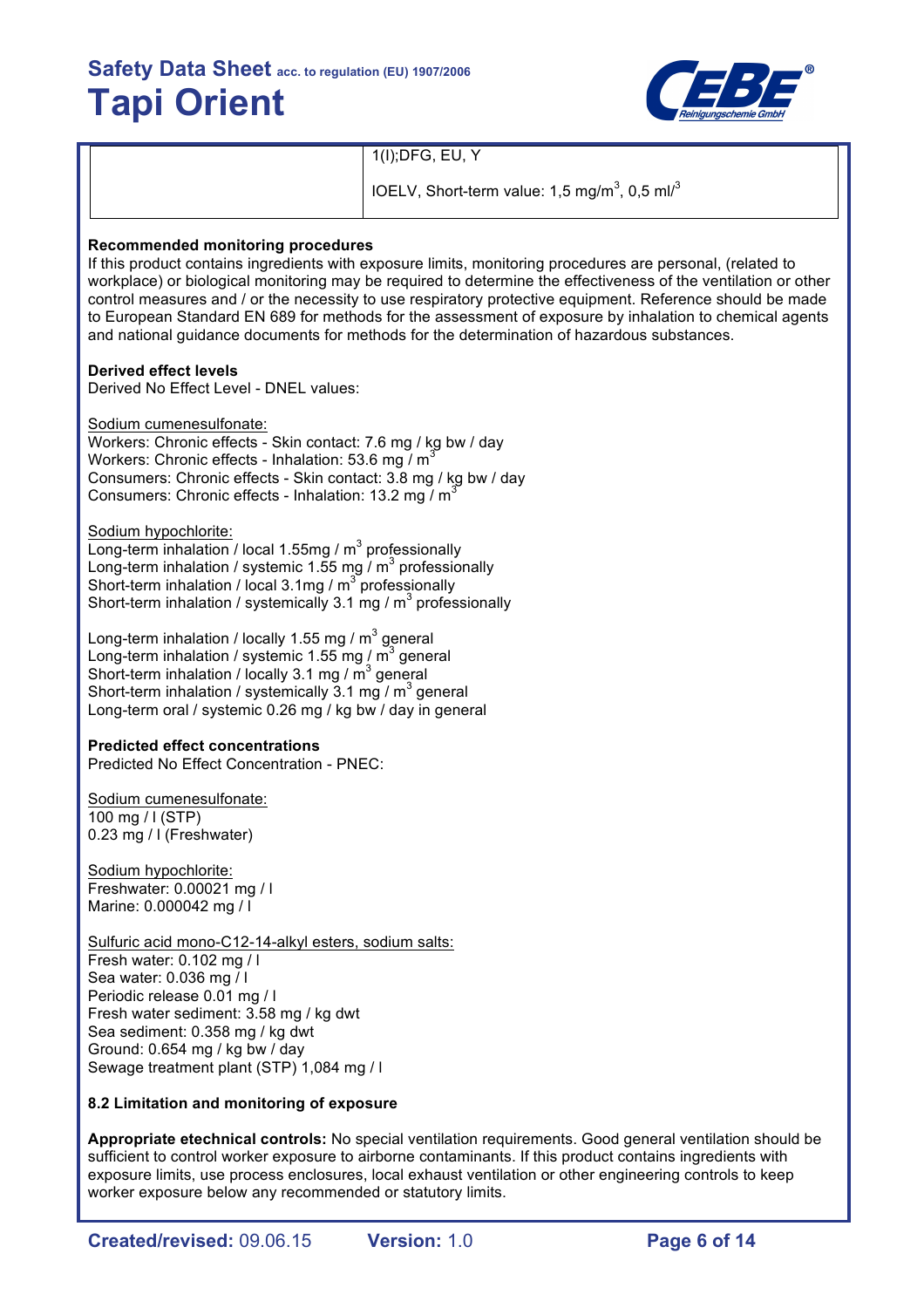

## **Personal protective measures**

**Hygiene measures:** Wash hands, forearms, and face thoroughly after handling chemical products and at the end of the working day as well as before eating, smoking, and using the toilet. Use appropriate techniques to remove potentially contaminated clothing. Wash contaminated clothing before reusing. Ensure that eyewash stations and safety showers are close to the work area.

**Eye protection / face protection (EN 166):** Goggles, chemical goggles or full-face shield.

Hand protection (EN 374): Protective gloves made of nitrile, for example, Camatril<sup>®</sup> 730 from KCL GmbH (see section 16). Penetration time> 8 hours.

**Skin protection (EN 14605):** Before handling this product the personal protective equipment should be selected on the basis of the task and the associated risks to be carried out and approved by a specialist.

**Other skin protection:** Appropriate footwear and any additional skin protection measures based on the task being performed and the risks involved and should be approved by a specialist.

**Respiratory protection (EN 143, 14387):** Under normal and intended conditions of product use no respirator is required. If workers are exposed to concentrations above the exposure limit, they must use appropriate, certified respirators.

**Thermal hazards:** Not applicable.

**Delimitation and monitoring of the environmental exposition:** Emissions from ventilation or work process equipment should be checked to ensure they comply with the requirements of environmental protection legislation. In some cases, fume scrubbers, filters or engineering modifications to the process equipment will be necessary to reduce emissions to acceptable levels.

# **9. Physical and chemical properties**

**9.1 Information on basic physical and chemical properties** 

- **a) Appearance: Form:** liquid **Color:** colorless
- **b) Odor:** like chlorine
- **c) Odor threshold:** Not applicable and/or not determined for this mixture
- **d) pH:**  $11.5 \pm 0.5$  at 20 $^{\circ}$ C
- **e) Freezing/melting point:** Not applicable and/or not determined for this mixture
- **f) Boiling point/boiling range:** Not applicable and/or not determined for this mixture
- **g) Flash point:** Not applicable and/or not determined for this mixture
- **h) Evaporation rate:** Not applicable and/or not determined for this mixture
- **i) Flammability (solid, gas):** Not applicable and/or not determined for this mixture
- **j) Upper/lower explosion limit:** Not applicable and/or not determined for this mixture
- **k) Vapor pressure:** Not applicable and/or not determined for this mixture
- **l) Relative vapor density:** Not applicable and/or not determined for this mixture
- **m) Density:** 1.170 1.190 g/cm<sup>3</sup>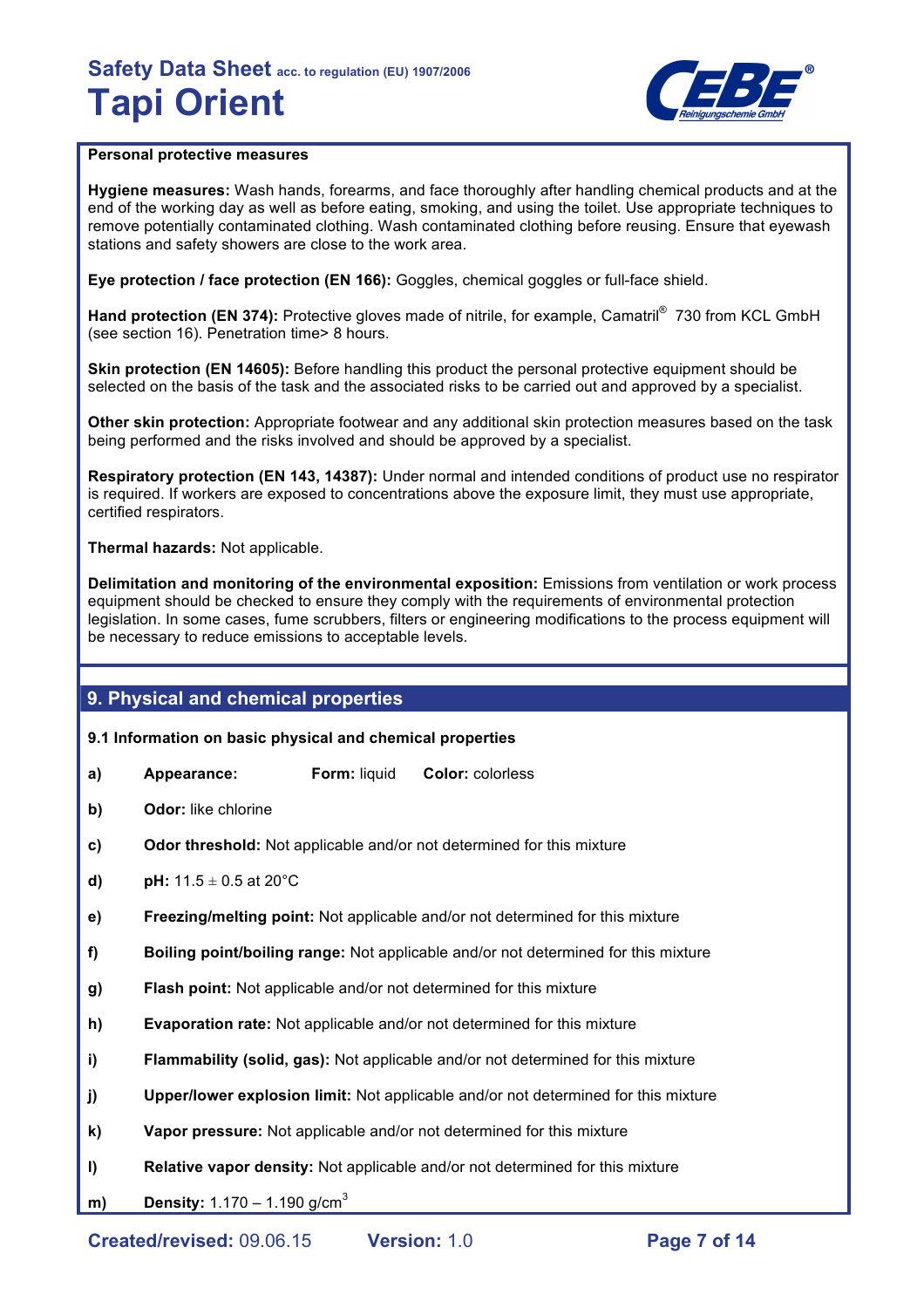

- **n) Solubility** easily soluble in the following substances: water
- **o) partition coefficient:** n-octanol/water: Not applicable and/or not determined for this mixture
- **p) Ignition temperature:** Not applicable and/or not determined for this mixture
- **q) Thermal decomposition:** Not applicable and/or not determined for this mixture
- **r) Viscositiy, dynamic:** Not applicable and/or not determined for this mixture
- **s) Explosive properties:** Not applicable and/or not determined for this mixture
- **t) Oxidizing properties:** Not applicable and/or not determined for this mixture

#### **9.2 Other information**

No further information available.

# **10. Stability and reactivity**

#### **10.1 Reactivity**

Violent reaction takes place with acids under formation of toxic chlorine gas.

#### **10.2 Chemical stability**

The product is stable.

#### **10.3 Possibility of hazardous reactions**

Dangerous reactions will not occur under normal storage conditions and under normal use.

#### **10.4 Conditions to avoid**

No specific data.

#### **10.5 Incompatible materials**

Evolution of hydrogen on contact with base metals (eg, zinc, iron, aluminum). Toxic chlorine gas on contact with acids.

#### **10.6 Hazardous decomposition products**

Under normal conditions of storage and use, hazardous decomposition products should not be produced.

# **11. Toxicological information**

## **11.1 Information on toxicological effects**

#### **a) acute toxicity:**

| Name of<br><b>Substance</b>            | <b>Result</b>                      | <b>Species</b> | <b>Dose</b>                 | <b>Exposition</b> |
|----------------------------------------|------------------------------------|----------------|-----------------------------|-------------------|
| Sodium<br>cumenesulfonate              | $LD_{50}$ Oral<br>$LD_{50}$ Dermal | Rat<br>Rabbit  | 7,000 mg/kg<br>>2,000 mg/kg |                   |
| Isotridecanol,<br>ethoxylated (6-9 EO) | $LD_{50}$ Oral                     | Rat            | $<$ 2,000 mg/kg             |                   |
|                                        |                                    |                |                             |                   |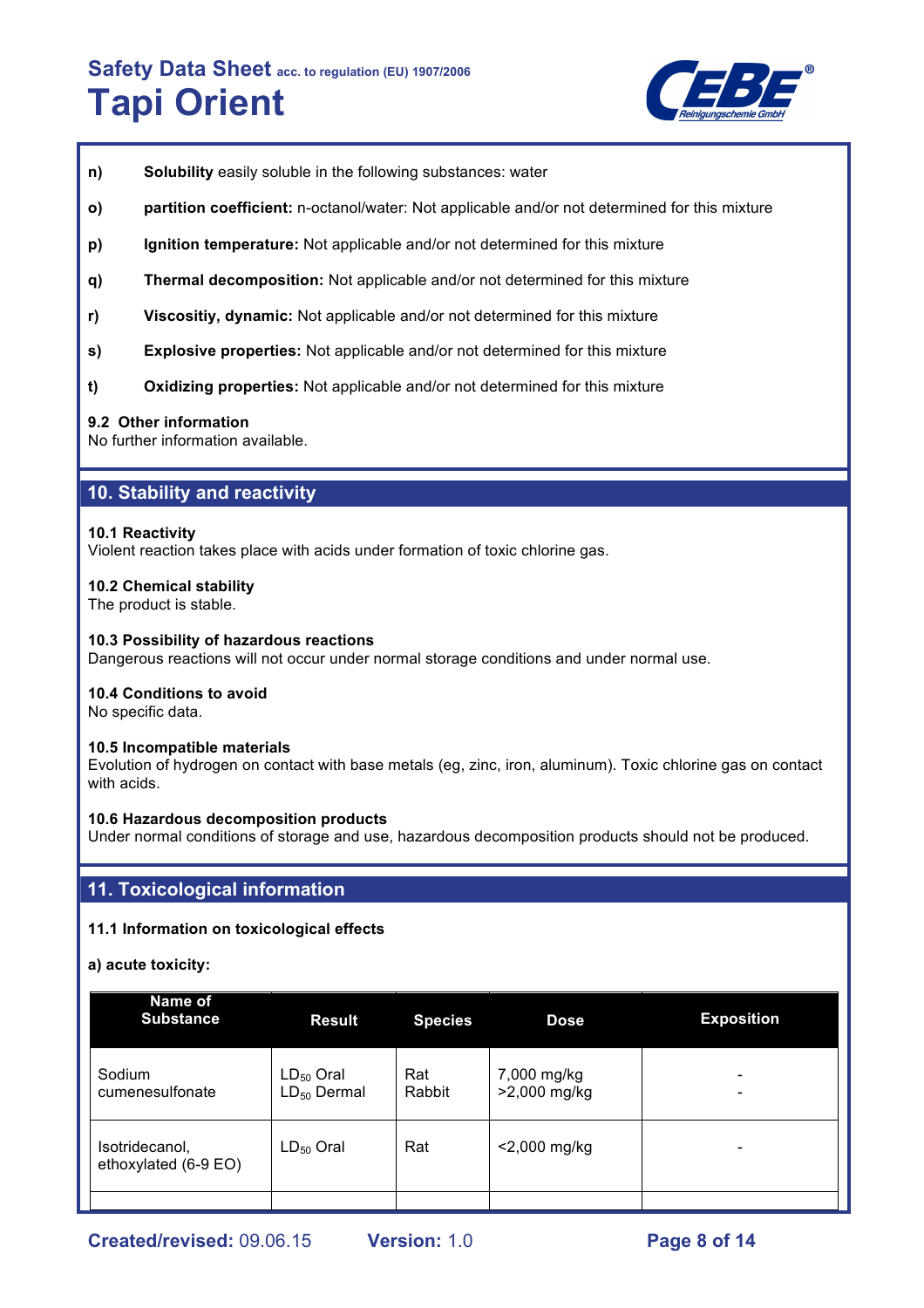

| Sodium hypochlorite | $LD_{50}$      | Rat | >2,000 mg/kg | $\overline{\phantom{0}}$ |
|---------------------|----------------|-----|--------------|--------------------------|
| solution            | $LD_{50}$      | Rat | >2.000 mg/kg | -                        |
| Potassium hydroxide | $LD_{50}$ Oral | Rat | 365 mg/kg    | -                        |

**Conclusion/Summary:** Not determined for this mixture.

# **b) Irritation to skin; c) Irritation to eyes; d) Sensitisation**

| Name of<br><b>Substance</b>            | <b>Result</b>                                                                        | <b>Species</b> | <b>Points</b> | <b>Exposition</b> | <b>Observation</b> |
|----------------------------------------|--------------------------------------------------------------------------------------|----------------|---------------|-------------------|--------------------|
| Isotridecanol,<br>ethoxylated (6-9 EO) | Skin - irritating to<br>the skin and<br>mucous                                       |                |               |                   |                    |
|                                        | membranes<br>Eye - strong irritant<br>with the danger of<br>severe eye injury        |                |               |                   |                    |
|                                        | Sensitization - no<br>sensitization                                                  |                |               |                   |                    |
| Sodium<br>cumenesulfonate              | Skin - non-irritant<br>Eye - Irritability<br>Sensitization - non-                    |                |               |                   |                    |
|                                        | sensitizing                                                                          |                |               |                   |                    |
| Sodium hypochlorite<br>solution        | Skin: Irritant to skin<br>and mucous<br>membranes                                    |                |               |                   |                    |
|                                        | Eye: Causes<br>serious eye<br>damage                                                 |                |               |                   |                    |
|                                        | Sensitization:<br>Sensitive persons<br>by skin contact                               |                |               |                   |                    |
| Potassium hydroxide                    | Skin: Strong<br>caustic effect on<br>skin and mucous                                 |                |               |                   |                    |
|                                        | membranes<br>Eye: Strong caustic<br>Sensitization: No<br>sensitizing effect<br>known |                |               |                   |                    |

**Conclusion / Summary:** Causes burns. Danger of serious eye damage.

**e) Germ cell mutagenicity:**

**Conclusion / Summary:** No known significant effects or critical hazards.

**f) carcinogenicity: Conclusion / Summary:** No known significant effects or critical hazards.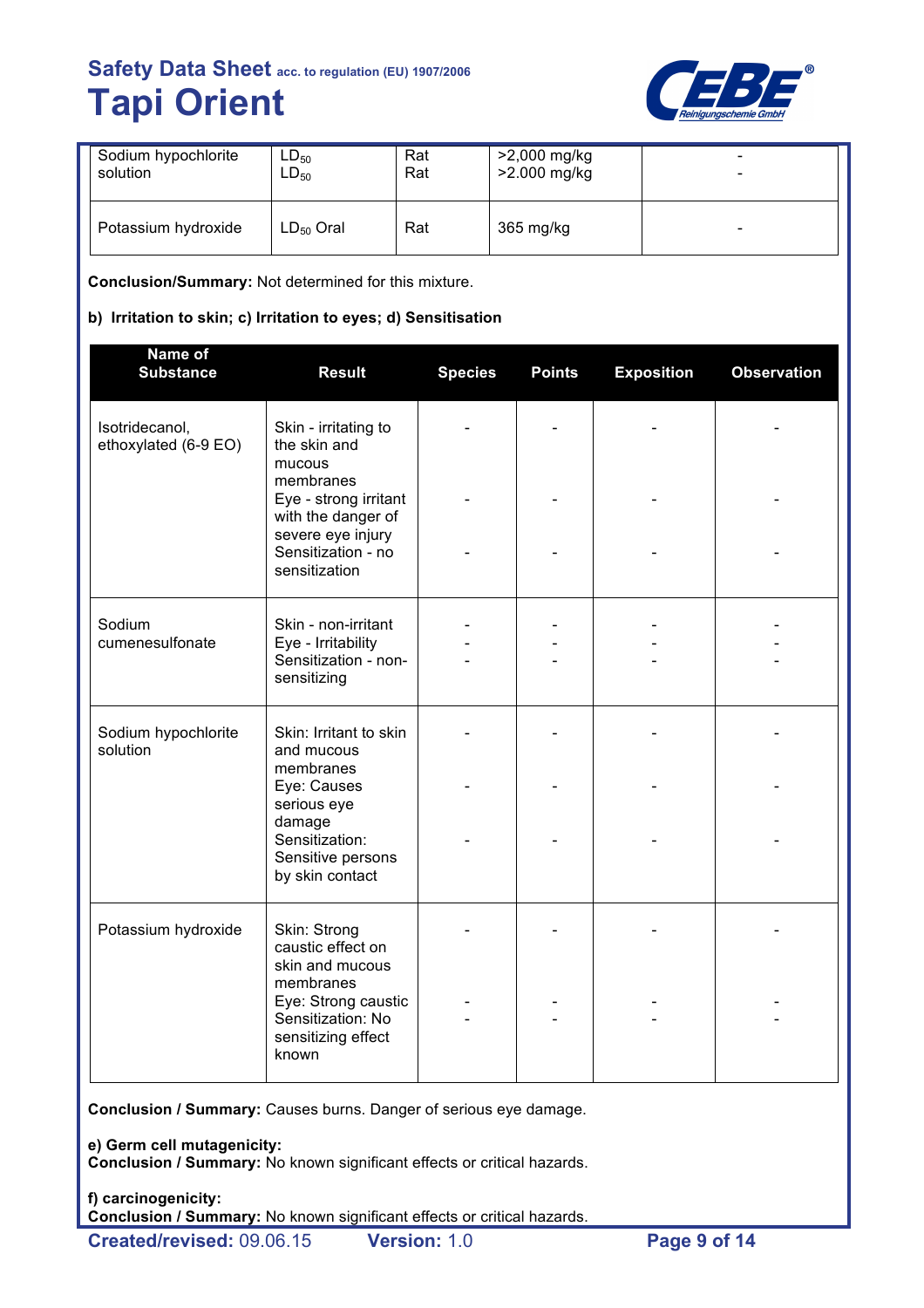

#### **g) reproductive toxicity: Conclusion / Summary:** No known significant effects or critical hazards.

**h) specific target organ toxicity single exposure Conclusion / Summary:** No known significant effects or critical hazards.

**i) specific target organ toxicity after repeated exposure Conclusion / Summary:** No known significant effects or critical hazards.

## **j) Aspiration hazard Conclusion / Summary:** No known significant effects or critical hazards.

**Teratogenicity**

**Conclusion / Summary:** No known significant effects or critical hazards. **Information on the likely routes of exposure**: No known significant effects or critical hazards.

# **Potential acute health effects**

**Inhalation:** Contact with acids causes the formation and release of toxic chlorine gas. **Ingestion:** May cause burns to mouth, throat and stomach. Harmful if swallowed. **Skin contact:** Corrosive to the skin. **Eye contact:** Corrosive to eyes. Risk of serious damage to eyes.

# **Symptoms related to the physical, chemical and toxicological characteristics**

**Inhalation:** No specific data. **Ingestion:** Adverse symptoms may include: stomach pain **Skin contact:** Adverse symptoms may include: pain or irritation redness. Blistering may occur. **Eye contact:** Adverse symptoms may include pain, tearing, redness

## **Delayed and immediate effects and also chronic effects from short and long term exposure**

**Short term exposure**

**Potential immediate effects:** Not determined for the mixture. **Potential delayed effects:** Not determined for the mixture.

**Long-term exposure**

**Potential immediate effects:** Not determined for the mixture. **Potential delayed effects:** Not determined for the mixture.

**Potential chronic health effects**

**Conclusion / Summary: Not determined for the mixture.**

**General:** No known significant effects or critical hazards. **Carcinogenicity:** No known significant effects or critical hazards. **Mutagenicity:** No known significant effects or critical hazards. **Teratogenicity:** No known significant effects or critical hazards. **Developmental effects:** No known significant effects or critical hazards. **Fertility effects:** No known significant effects or critical hazards.

**Other information:** Not determined for the preparation.

# **12. Ecological information**

**12.1 Toxicity**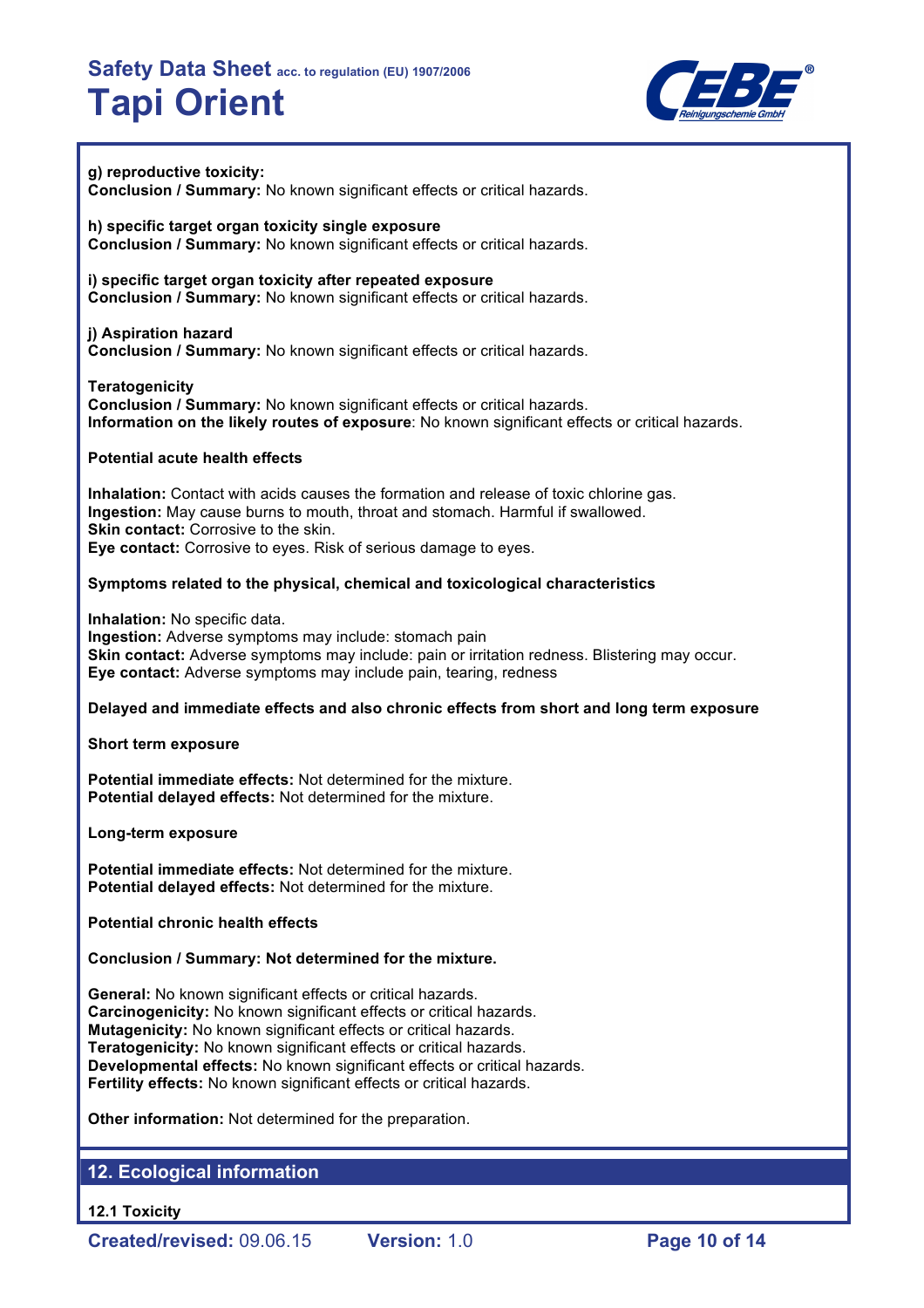

| Name of<br>substance                      | <b>Result</b>                                                                            | <b>Species</b>                      | <b>Exposition</b>                            |
|-------------------------------------------|------------------------------------------------------------------------------------------|-------------------------------------|----------------------------------------------|
| Isotridecanol, ethoxylated<br>$(6-9)$ EO) | $EC_{50} > 10$ mg/l<br>$LC_{50} > 10$ mg/l                                               | Daphna<br>Fish                      | 48 hours<br>96 hours                         |
| Sodium cumenesulfonate                    | $EC_{50}$ >450 mg/l<br>$IC_{50} > 1,000$ mg/l<br>$LC_{50} > 450$ mg/l                    | Daphnia<br>Algae<br>Fish            | 48 hours<br>72 hours<br>96 hours             |
| Sodium hypochlorite<br>solution           | $EC_{50}$ 0,04 mg/l<br>$EC_{50}$ 46 mg/l<br>$LC_{50}$ 0,032 mg/l<br>$LC_{50}$ 0,032 mg/l | Daphnia<br>Algae<br>Daphnia<br>Fish | 48 hours<br>96 hours<br>48 hours<br>96 hours |
| Potassium hydroxide                       | $LC_{50}$ 80 mg/l                                                                        | Fish                                | 96 hours                                     |

**Conclusion/Summary:** Not determined for this mixture.

## **12.2 Persistence and degradability**

**Conclusion/Summary:** The surface active ingredients contained in this product are biologically degradable according to regulation 648/2004 EC.

#### **12.3 Bioaccumulative potential**

**Conclusion/Summary:** Not determined for this mixture.

#### **12.4 Mobility in soil**

**Partition coefficient ground/water (K<sub>oc</sub>):** Not determined for this mixture. **Mobility:** Not determined for this mixture.

## **12.5 Results of PBT and vPvB assessment**

**PBT:** not applicable **vPvB:** not applicable

## **12.6 Other adverse effects**

No special effects or hazards known.

# **13. Disposal considerations**

The information in this section contains generic advice and guidance. The list of Identified Uses in Section 1 should be consulted for any exposure scenario or when exposure scenarios on the available applicationspecific information.

Waste disposal according to EC Directives on waste and hazardous waste. Waste codes should be assigned by the user, preferably in collaboration with the waste disposal authorities.

## **13.1 Waste treatment methods**

#### **Product**

**Methods of disposal:** The generation of waste should be avoided or minimized wherever possible. Empty containers or liners may retain some product residues. Material and its container must be disposed of in a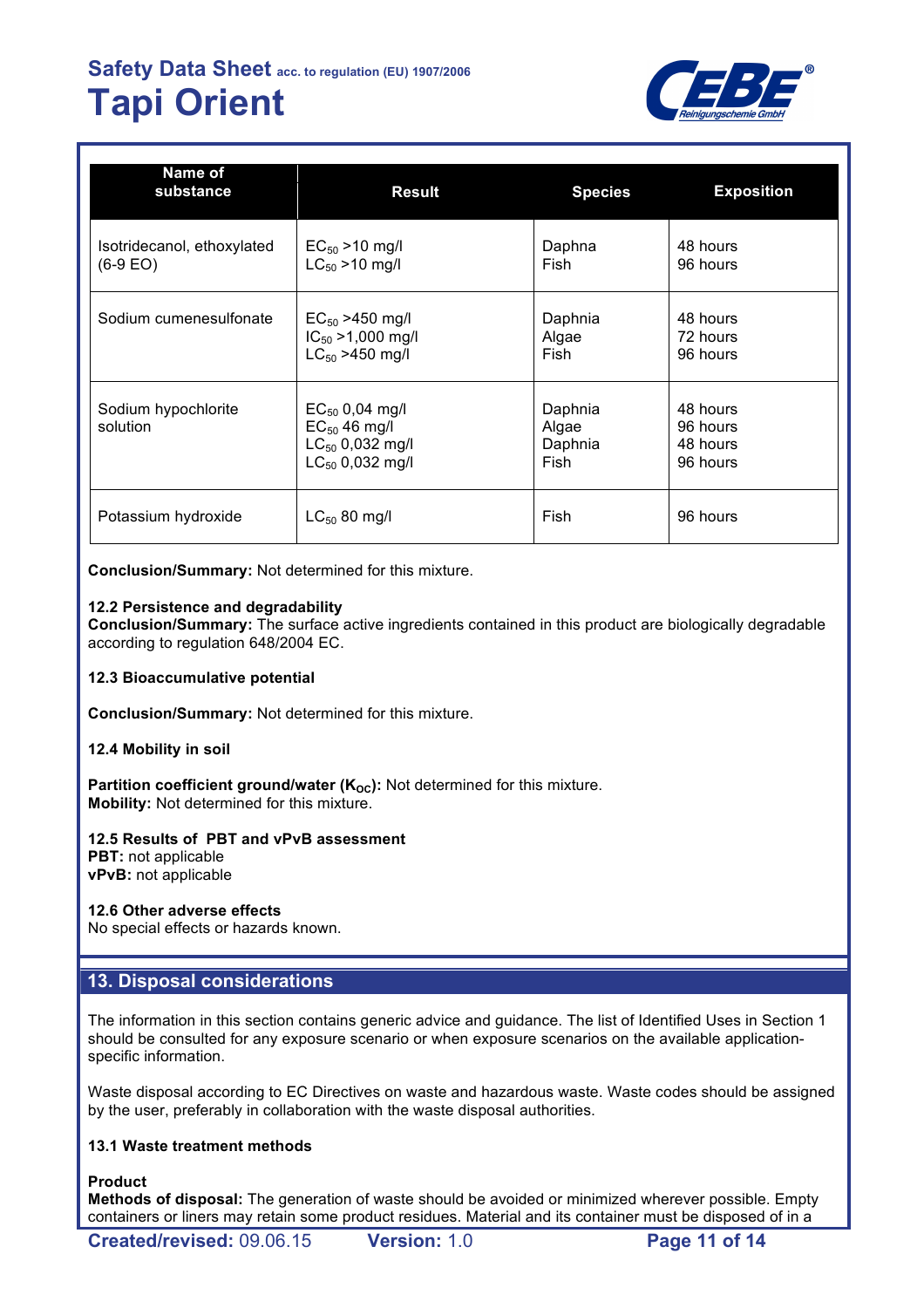

safe way. Significant quantities of waste product residue should not be disposed of via the foul sewer but processed in a suitable effluent treatment plant. Dispose of surplus and non-recyclable products via a licensed waste disposal contractor. Disposal of this product, solutions and any by-products should at all times comply with the environmental protection requirements and waste disposal legislation and the requirements of local authorities. Avoid the proliferation and dispersal of spilled material and contact with soil, waterways, drains and sewers.

**Hazardous waste:** According to the information available to the supplier at the time of creation/editing of this safety data sheet this product is regulated as hazardous waste in the sense of EU regulation 2008/98/EC.

## **Packaging**

**Methods of disposal:** The generation of waste should be avoided or minimized wherever possible. Waste packaging should be recycled.

**Special precautions:** This material and its container must be disposed of in a safe way. Empty containers or liners may retain some product residues. Avoid the proliferation and dispersal of spilled material and contact with soil, waterways, drains and sewers.

# **14. Transport information**

|                                          | <b>ADR/RID</b>                                               | <b>ADR/ADNR</b>                                              | <b>IMDG</b>                                                         | <b>IATA</b>                                                  |
|------------------------------------------|--------------------------------------------------------------|--------------------------------------------------------------|---------------------------------------------------------------------|--------------------------------------------------------------|
| 14.1 UN Number                           | 1719                                                         | 1719                                                         | 1719                                                                | 1719                                                         |
| 14.2 UN proper<br>shipping name          | CAUSTIC ALKALI<br>LIQUID, N.O.S.<br>(Sodium<br>hypochlorite) | CAUSTIC ALKALI<br>LIQUID, N.O.S.<br>(Sodium<br>hypochlorite) | <b>CAUSTIC ALKALI</b><br>LIQUID, N.O.S.<br>(Sodium<br>hypochlorite) | CAUSTIC ALKALI<br>LIQUID, N.O.S.<br>(Sodium<br>hypochlorite) |
| 14.3 Transport<br>hazard class(es)       | 8( C5)                                                       | 8 (C5)                                                       | 8                                                                   | 8                                                            |
| 14.4 Packing<br>group                    | $\mathbf{III}$                                               | Ш                                                            | Ш                                                                   | Ш                                                            |
| 14.5<br>Environmental<br>hazards         | Ja.                                                          | Ja.                                                          | Marine Pollutant.                                                   | Yes.                                                         |
| 14.6 Special<br>precautions for<br>iuser | Keine.                                                       | Keine.                                                       | None.                                                               | None.                                                        |

**14.7 Transport in bulk according to Annex II of MARPOL 73/78 and the IBC Code** Not applicable.

**Multiplier according to ADR / RID 1.1.6.3:** 1

**Tunnel restriction code:** E

## **15. Regulatory information**

**15.1 Safety, health, and environmental regulations/legislation specific for the substance/mixture**

**EC-Regulation Nr. 1907/2006 (REACh)**

**Appendix XIV - Index of substances that require permission Substances causing special concern:** None of the ingredients is listed.

**Appendix XVII – Restriction of the production, the distribution, and the use of specific hazardous substances, mixtures, ans products:** Not applicable.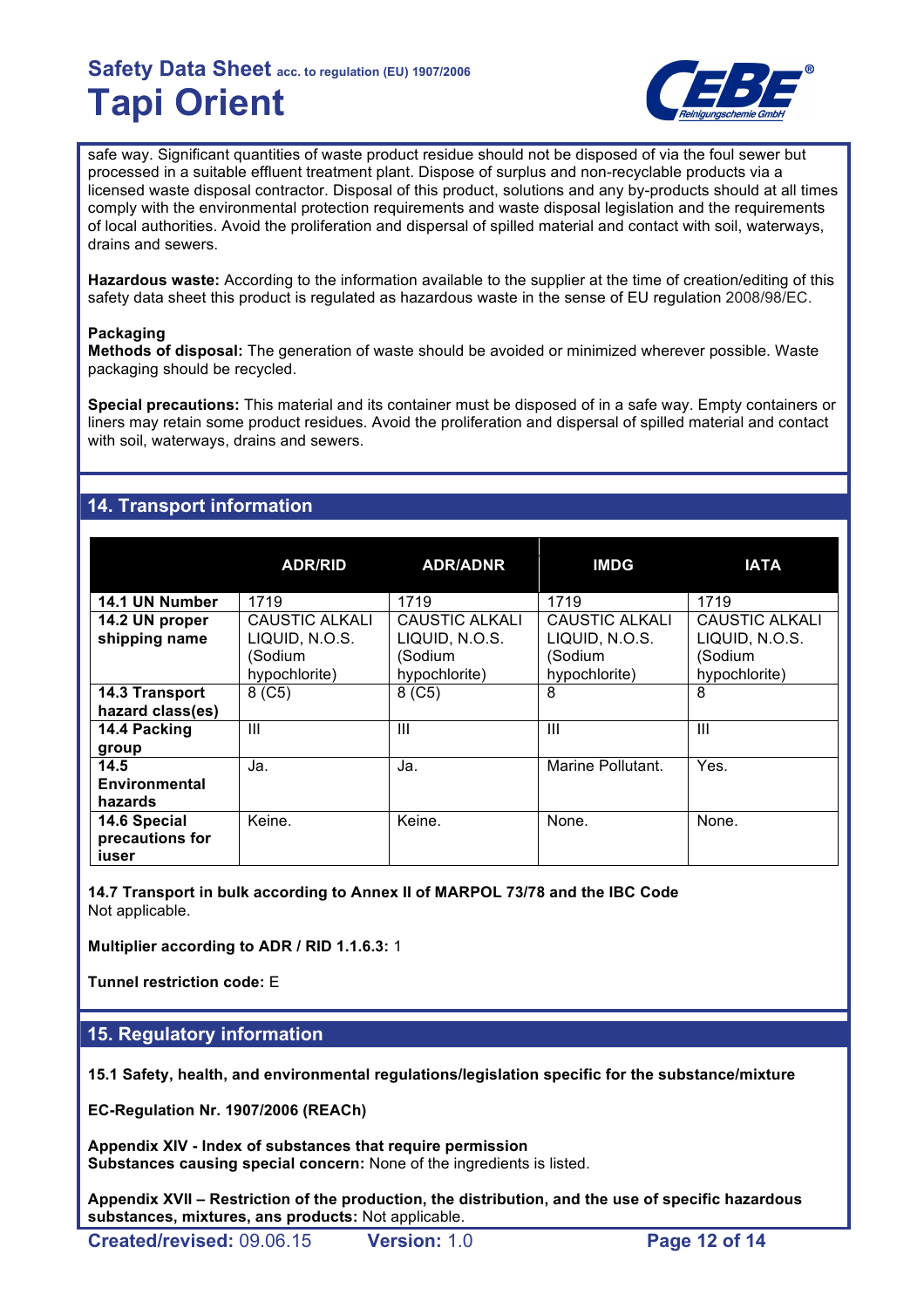

## **Other EU-Regulations**

**Contents according to 648/2004 EC:** <5% anionic surfactants, 5 – 15% chlorine-based bleach.

#### **15.2 Chemical safety assessment**

This product contains substances that still require substance assessments.

# **16. Other information**

 $\triangleright$  Marks the information that was changed since the last version.

#### **Abbreviations and acronyms:**

ADN/ADNR = European agreement for the international transport of hazardous materials on inland waterways ADR = European agreement for the international transport of hazardous materials on roads ATE = Estimation acute toxicity

BCF = Bio concentration factor

CLP = Regulation concerning the classification, labeling, and packaging Verordnung über die Einstufung,

Kennzeichnung und Verpackung [Regulation (EC) No. 1272/2008]

CAS = Chemical Abstracts Services Number

DNEL = Derived Non-Effect Level

DPD = Mixture regulation [1999/45/EG]

EC = Europaean Commission

EG = EG-Nummer

EUH-Satz = CLP-specific hazard phrase

IATA = International Aviation Transport Association

IBC = Intermediate Bulk Container

IMDG = International Maritime Dangerous Goods Code

LogPow = Logarithm base-10 of the n-octanol:water pertition coefficient

MARPOL 73/78 = International agreement from 1973 for the prevention of marine pollution caused by ships

in the version of the protocol from 1978. ("Marpol" = marine pollution)

MAK = maximum workplace concentration

PBT = Persistent, bioacuumulating, and toxic

PNEC = Predicted No-Effect Concentration

REACH = Regultion concerning the Registration, Evauation, Approval and Restriction of Chemical

Substances [Regulation (EC) No. 1907/2006]

RID = Regulation for the transport of hazardous goods by railway

REACH # = REACH Registration number

vPvB = very persistent and very bioaccumulating

## **Full text of abbreviated H statements:**

EUH031 Contact with acids liberates toxic gas. H290 May be corrosive to metals. H302 Harmful if swallowed. H314 Causes severe skin burns and eye damage. H318 Causes serious eye damage. H319 Causes serious eye irritation. H400 Very toxic to aquatic organisms.

## **Full text of classifications [CLP / GHS]**

Acute Tox. 4 = ACUTE TOXICITY: ORAL - Category 4 Aquatic Acute 1 = AQUATIC HAZARD - Category 1 Eye Dam. 1 = SERIOUS EYE DAMAGE / EYE IRRITATION - Category 1 Eye Irrit. 2 = SERIOUS EYE DAMAGE / EYE IRRITATION - Category 2